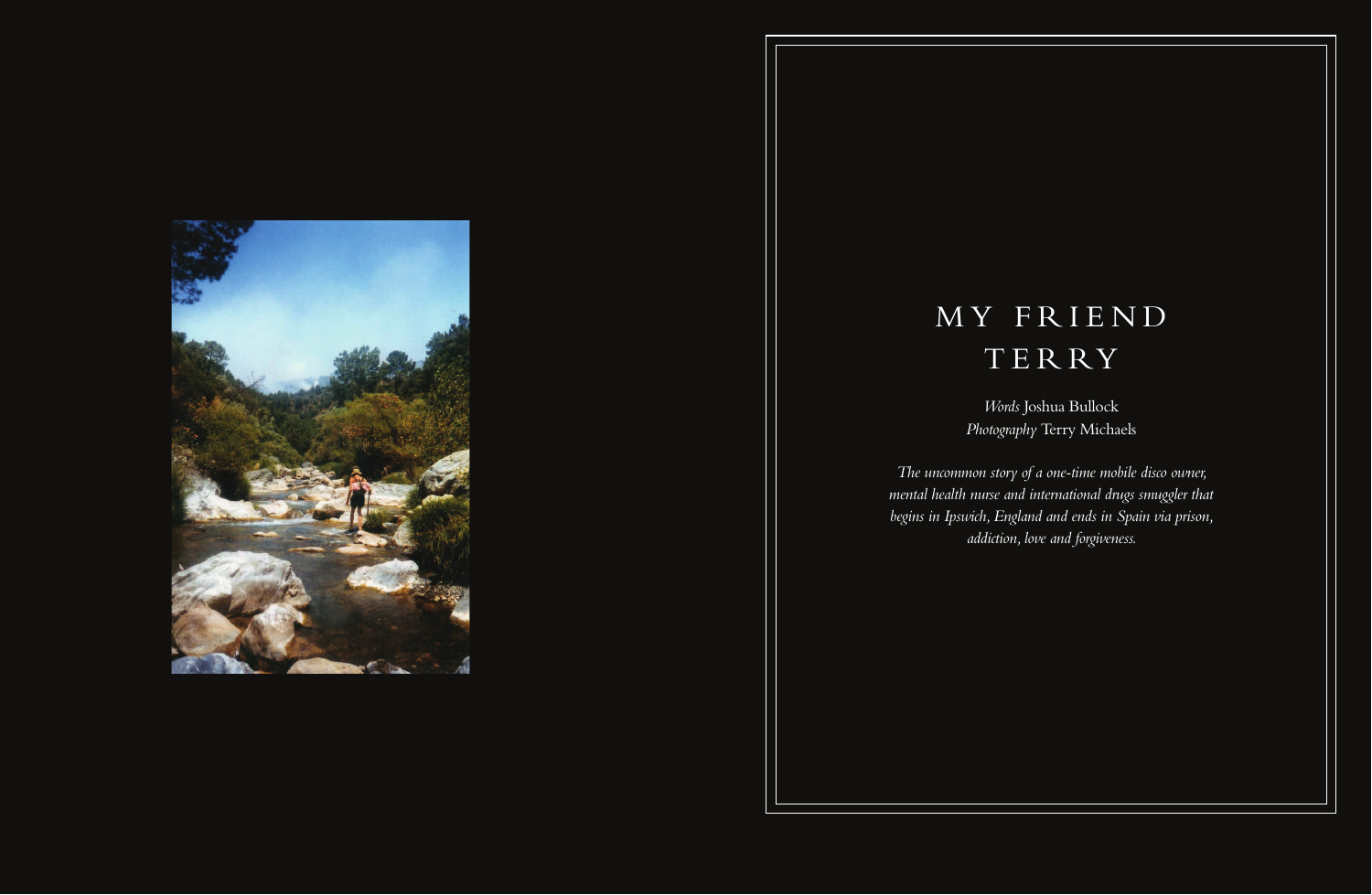record player. It came in a box, one speaker clipped to the other, which could be separated and placed a few feet away and jack-plugged in. He can remember listening to 'Albatross' by Fleetwood Mac in perfect stereo and date the memory – 1968. When he first met me it was over the garden wall. I was playing an Al Stewart tune as I wrote on the terrace. I heard a disembodied voice: "Is that Al Stewart?"

One night we were travelling back up the hill to the village, drunk on the outdoors and lingeringly stoned on good draw. As we pulled the curve into the village past its lonely petrol station, I suddenly saw a roadblock ahead: Guardia Civil vans, a man waving a day-glo baton. A shiny orange acrylic sash in the gloom after a day of ferns and river swimming. Neither of us was carrying, though I wasn't completely sure. We were 100 yards away and I grabbed a glance at Terry. He wore a look that wasn't him. Of pure stillness and neutrality. I could see the strong brow and the high forehead and the boy's hair above it. The polished skin and the layer of tidy stubble at the jaw, the crow's feet and the neat smile lines at the corner of his unsmiling mouth. Not an inch of him betrayed my nervousness. "No need to worry Josh, just slow down as you come alongside."

We drew up to a Guardia who motioned us away after a glance. It was a drink drive patrol, random stops. Not ours today. Terry explained, voice steady, still unphased. But something had lodged and when we were parked and back in the warm womb of his house, it had to be spoken.

But I had expected that. What I saw was more than poker-face passivity and it rested in me, in the situation and in my knowledge of him. I saw this night-time encounter on a Spanish hillside stretch backwards into a lifetime of similar moments: the animal shrinking behind this alien carapace, alone, or with a boy beside him being told it's alright, it's alright. At borders, on ferries; the phantom of terror, its resistance, the terrible repercussions not fantasised but known. Approaching faces, the dreaded wave.

## *As soon as I got stoned I realised I had to do as much as possible to stay stoned for as long as possible. That dictated the entire course of the rest of my life, there's no getting around that is there?*

Terry had always liked good music. For so many lively minds in small towns, it becomes a religion and an escape. Terry wasn't one for school and the highest aspirations the local comprehensive had for them was menial labour – housewifery for the girls, teaching at best for the brighter sparks. He left school at sixteen and began the life of the dazzling autodidact he continues to this day. He and his friends built their own speakers, cut holes in the ply diligently, soldered their own mixers, made stroboscope light arrays. Put together with their record collection they had a mobile disco.

For three years they booked village halls and word got around they had a disco. People were charged at the entrance and the punters came in their hundreds because there was nothing to do on a Saturday night in Ipswich. Soon Terry and his mates became cynical, saw most of them as idiots. and the whole thing became a job in their minds. They bought more equipment, spotlights, a truck to move them in. Soon they needed to do commercial work to underwrite their scaling enterprise. Terry wanted to play Pink Floyd's *The Dark Side of the Moon* but the punters wanted 'Chirpy Chirpy Cheep Cheep' and the bad pop music of the day. When they were booked by the Hells Angels, it was 'Born to Be Wild' on repeat all night. He'd had enough.

*In 1972 I got in the back of a beaten up Zephyr with some hippies to go to the Bickershaw festival in Lancashire. Grateful Dead were playing. I remember it so clearly. This guy turned around in the van and in his hand he had a little black dot. He said, "Have you ever heard of LSD?" I said, "Yes I have but I've never tried it." And he said, "Do you want to?" I looked at the dot and I thought, it's smaller than an aspirin, what could it possibly do? So I swallowed it. And about eight hours later I remembered my name. And I fell about laughing at the fact I thought I was that person. The acid was so strong in those days that it tore you to pieces and you had to put yourself back together all anew. I remember thinking from that moment, ha, things are not quite what they seem…*

I was twenty-three and after my first job as a runner on a comedy show I thought writing was the way to go. I had an uncle who owned a small townhouse in an Andalusian village in the mountains an hour north of Gibraltar. There were some English ex-pats living out there, I'd met some on family visits, but I was looking for its perfect whitewashed isolation. It was called Gaucín and perched its parallel lines of terracotta rooftops along the crest of a south-facing hill. At the very top, dominating all, was a castle whose Arabic name *Zajra Guazan* – 'Strong Rock' – gave the place its name. Gaucín had been occupied by all sorts of foreigners since the Romans, I was just one of the latest. The whole setting, in my idealised view of what I was about to embark upon, was just right.

I am a sociable creative, the very worst kind. Around 90,000 words needed to be written before I returned home for Christmas in 2008. It was September and still hot when I hitchhiked up from the train station and let myself into the small house. Over the next few days I sat on a terrace typing the opening pages to a book about a writer going mad writing a book about an ex-military tailor moonlighting as an assassin. The tailor's name was Milton Flynn. But the greater story that I returned home to England with that Christmas belonged to the man who happened to live next door to me during those months. His name was and is Terry Michaels. Well, one of them is at least.

Over the years I kept returning to this strange, beautiful eyrie to put more of Terry's life together and to feed a friendship that gives me great comfort and whose conversations form the basis of this, a portrait of a man in talks, as Terry is himself a picture in words. Unlike me, who arrived holding the vague dream of a writer's life on a hard, sun-baked rock in Spain, Terry was a man in his fifties whose words were based on experiences I could never have imagined for my fiction. Talking to Terry not only presented underworlds and otherworlds and ways and people up to that point hidden from me – it reminded me of the reason I wanted to write. I wanted to make myself ready for the life of adventures I demanded mine to be. To explain things to myself that had not happened, before they did. So that they did. It was my luck that I had moved into a house next to a man who had lived an incredible life but also had the gift of telling it so well and so honestly that the needle-sharp wisdom never pinched or patronised as it went in.

We would talk by a wood-burning stove on a damp November night in the mountains, out in the *campo* by the old river Genal that ran through the toes of our mountaintop town, when the sun sat glorious over the castle. We would ramble around John and Gilly's farm – the original exiles, eighty years old, with pigs and an African garden of guava and kiwi trees hidden among the eucalyptus and cork forests. We would talk of everything. This is his story. My friend Terry.

*I used to buy about two pounds of hash at a time and bring it back down to Suffolk. I felt the last time I'd been followed; I wasn't exactly sure but I had this intuition. I was going to my normal stash and as I was driving past it, at the end of this green lane in the middle of the Suffolk countryside, I saw two square headlamps. The local drug squad had just started using the new version of the Ford Escort and it was the first car to come out with square headlamps, so I knew that there was a chance it was them. So I drove past my stash to my parents' house, left the hash there and then drove home again. A couple of days go by, nothing happened, so I drove past my stash to my parents' house, left the hash in my parents' house and then drove home again.*

*The next day, bang, the back door came crashing down. And in poured all sorts of people. There was the drug squad, but there was also what's called the OSI, the Overseas Special Investigation; American CIA types in suits from the local US Air Force base. My wife Diane was holding our baby Tommy; he was just a few months old. A look passed between us that just said it's over. I remember that look so clearly.*

Suffolk is an otherwise quiet, rural county north of London. Terry was born in 1955 in Ipswich. Up the road is Norwich, roughly the same size. Norwich had a sign on the motorway that said 'Welcome to Norwich – A Fine City'. Ipswich responded a week later. It read: 'Welcome to Ipswich – A Nice Town'. For him that summed it up completely.

Terry's father worked at the same machine in the same factory for forty years. His job was to drill holes in the flanges of enormous pumps that were destined for the oil industry in the Middle East. His mother worked in a fish and chip shop. When he opened the pantry door, the smell of the two coats would waft into his nostrils: oil on his father's, greasy chip fat on his mother's.

It was a town you had to make your own fun in. Terry's luck was that he grew up in the Sixties. His luck was music. He and his brother would get two-shilling-and-sixpence singles ordered out of their mother's Kays catalogues. The Stones, The Who, The Beatles – all the bands. Soon they had a fabulous collection of 7" vinyl. He'd give his right arm to have them still. They would bop around the Dansette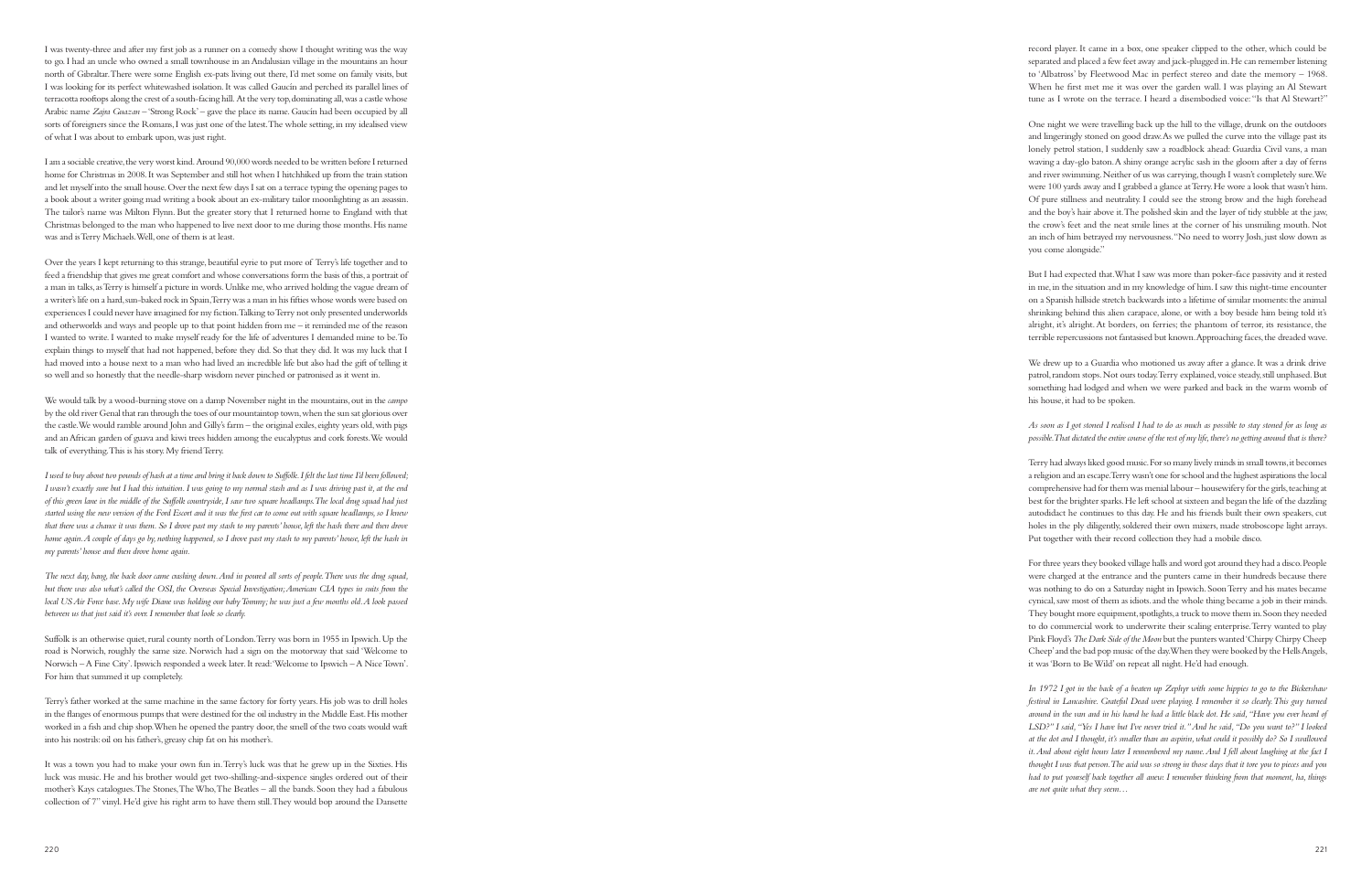*using their bodies to project their psychic self. I remember looking at one child's eyes and thinking he was a kind of sorcerer using the elements to raise and lower his hallucinogenic state. He wasn't on this planet, his body was adopted.*

Terry was entrepreneurial and good with people, whatever he claimed his motives to be. He worked backwards from what he knew and in between shifts with the children he was selling hash. For his first time he collected money from eight friends and went down to Colchester, bought the hash and realised he had overcharged each a pound. Eight pounds was a half a week's wage at the kids' hostel. He looked at it and thought, 'I don't have to go to work!'

After four years, the hash business and the mobile disco were taking so much of his time and making enough money that he stopped working with the children. He had done his precious small part and he had glimpsed an institution that through lack of funding and empathy had failed individuals. He would see more like it.

*I lived with this American couple in this cottage. He worked at a local American Air Force base, teaching the young GIs to load bombs onto the McDonnell Phantoms. You know what was amazing, Josh, we'd actually drive right into the base, him in uniform, me beside him and go straight up to the hangers and sit watching these huge war birds taking off. Anyway, I'd sell all the young guys over from the States hash. Maybe that wasn't the most moral thing to do considering we still don't know whether they were tactical nuclear payloads they were taking off with!*

*Anyway, Diane and I got married after I was busted because it was meant to help with the judge. I was arraigned at a Crown Court and the judge felt he had to "award me two years", his words. I remember being taken down from the dock in cuffs and my wife was going crazy, screaming the place down. She had my son on her hip and she broke a front tooth*  in her anger. I got a two-year prison sentence for four ounces, which is what they actually busted me with. 112 grams it *was. I had a young baby. It destroyed our family. We never got what we had back after. In the eight months I ended up spending in prison, she went in one direction, I went in another. We eventually split up in 1982, a couple of years later.*

*One of the strangest things happened at my appeal. It was at the Old Bailey. The Old Bailey for heaven's sake! Three beaks – judges – head to foot in black in a balcony halfway up the wall. You in another balcony halfway up the wall*  with your screws – prison guards – and down below are the lawyers. At one point the judge leaned down to my barrister *and said, "I see here the quantity was 1.12 grams of hashish." My barrister didn't skip a beat and said, "Yes m'lud, a tiny amount." The judges retired and reduced my sentence from two years to one year.* 

Terry maintains that it was no accident. I often think about the typist who had saved a year of a man's life with the position of a dot and the reason they did it. An important point in every sense. How arbitrary that as a society we have chosen to apportion a sentence of human life to the quantity of a crime rather than just the fact of it; how strange that a system that wields so much power has such capacity for error; how ironic that it might be that within the machine of criminal justice there are intentionally faulty levers fighting against the poor laws given them.

The strange logic of incarceration and the darkly comic term 'rehabilitation' hits home immediately. Busted January 24<sup>th</sup> 1978. Sent down two years later on April 16<sup>th</sup> 1980. A double sentence. His first night in Norwich prison has the indignity of a strip search. The officers intentionally abusing him and poking him to see if he would be a problem. He won't be. Norwich prison is like the BBC comedy *Porridge*, wrought-iron landings and as Victorian as the Old Bailey courthouse. The first night in a cell, the old man beside him gives him a pill, "You're a druggie, you'll like this." Terry pretends to take it and lies down in bed. An hour later he feels the sheets being lifted. He rises untranquilised and the old boy stammers out how he has lost his lighter. Terry chuckles at the memory now, endlessly forgiving.

He sews mailbags between thick-fingered bank robbers and rapists, eight stitches to the inch, so many mailbags a day to earn a wage – between 87p and  $\angle$  3.67 depending on the work. And the cold, twisted prison logic of a wage that enables a lag to buy either a packet of tobacco and a box of matches, or a packet of tobacco and some papers but never all three. Immediately, the lag finds himself in a state of need and introduced to a prison economy whose currency is tobacco. "Two's us up mate" – share us that cigarette – ringing round the landings.

*Another example was a child hammering what seemed to be a cacophony in a corner. In a certain state of mind you could hear the harmonies in it. The Down's syndrome children were amazing*  beings, manifested in the most curious ways. One or two in particular. They were, in a way, only

Another twisted thing. Prison is a class system like any other. One day Terry has his audience with an allocation officer and putting on his very best middle class accent manages to persuade him that he should serve his stretch at Ford Prison in Sussex, a cushy number for bent accountants, bank managers, lawyers, policemen, anyone from the establishment caught with their fingers in the till who couldn't serve real time in a real prison.

*I just about remember The Grateful Dead and listening to them coming down. My dear friend Nick turned up the next morning. He'd taken the acid too. He was covered head to foot in black mud, barring the back of his white leather jacket, which had a perfect tyre track on it. On the acid, he'd fallen into the mud and a Mini Moke, like a small Jeep, had run him over. He was so out of it, he'd suffered no damage at all.*

*I met up with him a few years ago and he'd gone the complete opposite way to me. Businessman, worked for the electricity company, big house, paid off his mortgage, car. He was miserable as sin. He died soon after of an aneurysm of the stomach. How curious, for a moment I had been envious, he had everything I didn't have. Then his wife rang up and said he was dead, I thought hang on, what's he got now? And I don't mean that nastily. Perhaps my path isn't so bad despite what society would say and how it might congratulate his.*

Before getting stoned there was hospital. He was six years old in 1962 and had been crawling around in pain for the best part of eighteen months. His parents were angry with him, said he was putting it on. Fussing. He remembers a lot of shouting. When the doctors finally looked at him they diagnosed he had Perthes disease, his hip had turned to jelly.

For one whole year the child Terry lay in bed with heavy weights strapped to his leg, otherwise it would have withered several inches shorter than the other. To this day one of his legs is much skinnier than the other. Had it been a few years later and his family better off, things might have been different. He remembers the smell of bandages, the witch hazel rubbed on his bottom to stop bedsores.

Putting it together in his mind now, he sees the image of that small boy in the bed as the first in a lifelong pattern of hospitalisation and imprisonment. His mother he found out later had severe post-natal depression and had rejected him in the first minutes of his life. At sixty he hopes the trajectory of abandonment and incarceration is over. He promises me that he would rather commit suicide before repeating his experiences in hospital and prison. In the strange even-handed way of his, he's also extremely glad to have had the perspective.

*Do you ever think of the idea of the introverted-extrovert? For me, people need to be handled. You have to pretend to completely trust people while in reality not trusting them at all. Perhaps I haven't put that right. You have to express the maximum expectation, but have in you the minimum. At some point, I also learned that unless you had a genuine love and interest in other people, they weren't going to have a love and interest in you. It's selfish in some ways really.*

The dangerous talk of a decent man unpicking his decency. Teenage Terry had no expectations of himself. Nor did others. The acid had opened up his dome to the wonders of the universe and Ipswich seemed smaller than ever. Then in his late teens he got his girlfriend pregnant and took a job in his father's factory to pay for the abortion. For three months and sixteen pounds a week, he had the grim nature of this alternate future hammered home before he could take it no more and stumbled into the one rewarding and legitimately salaried job he has ever held, working as a mental health nurse.

From the ages of seventeen to twenty-one, he worked with psychotic, Down's syndrome and autistic children. He found the work fascinating and rewarding. On some days he would go into the wards on acid.

*It was fascinating. I saw the reality of these kids in a way that was inconceivable to most people. Each day there was a young girl who would take the same book off the shelf and she would fan the pages in the air, looking at them from an angle. She would root out this specific book for its glossy pages. On the acid, I could see the girl – it sounds ridiculous, it is ridiculous – was entertaining herself by playing with light, bending it by flicking this book a certain way.*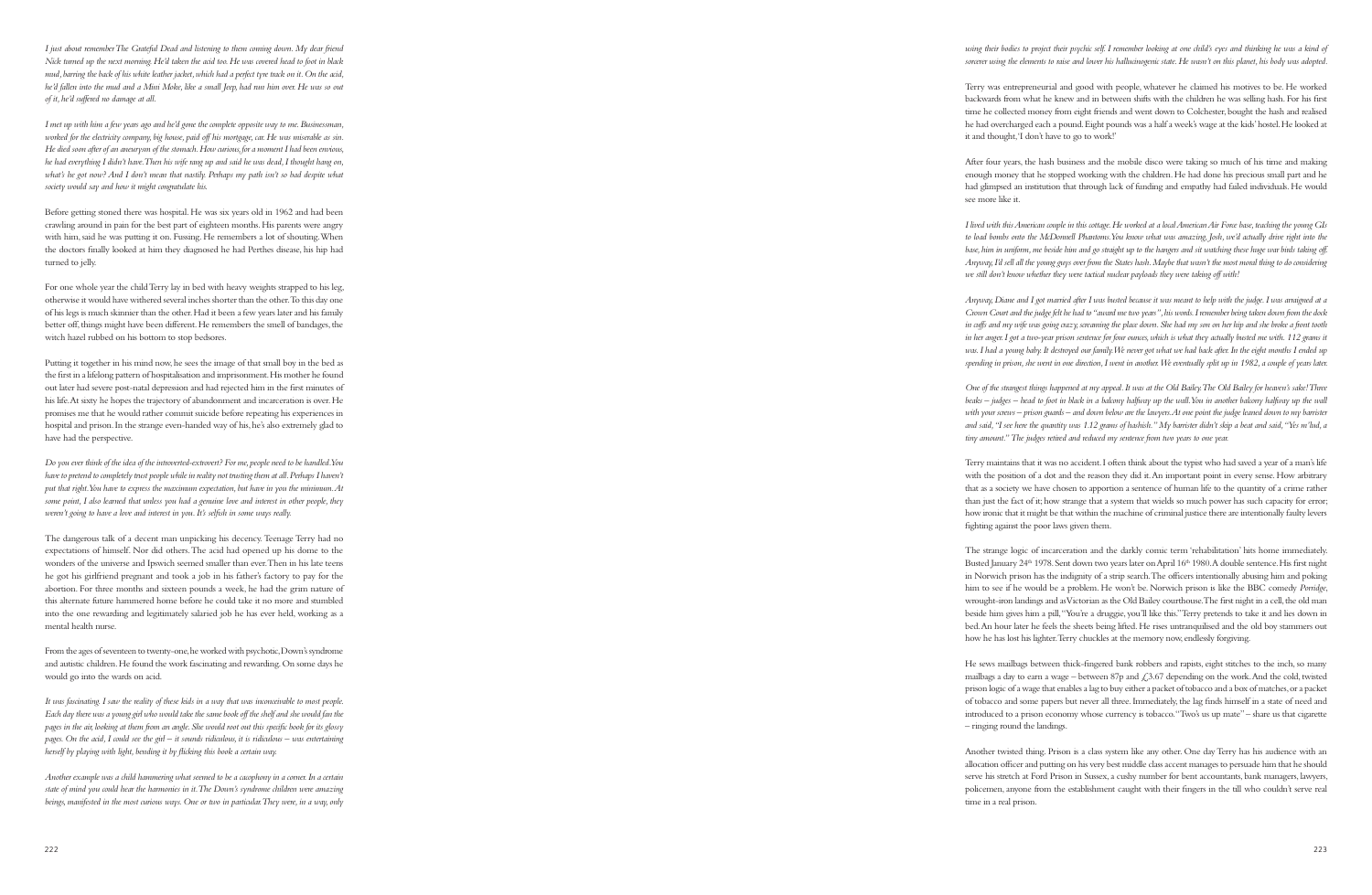in. They both tried hard after he came out of prison. For their son and small family. Then, in a last fit of desperation to save their marriage the fragile three moved to Amsterdam at the end of 1981.

Terry had a friend called Sandy, a business contact who owned a hash boat at the top of Keizersgracht Canal in the centre of town. Sandy invited Terry to come work on it. It was called the *Cornelia*. Terry and Diane had barely left Suffolk in their lives. They carried plates and cutlery in a rucksack like they were going to the moon. When they arrived Sandy had provided them with a luxury flat that had everything they needed. They could have arrived with just a toothbrush.

Dutch society was liberal, in reality its laws were not. *Opiumwet* or 'Opium Law' outlawed the use of psychotropic drugs but left the enforcement to the discretion of the judiciary and criminal system. As such, the rule became, in the grey area that emerged, that the *Cornelia* could not carry more than thirty grams per person. There were at least three people working the boat at all times, and if footfall came to buy more it was sent for. When the police came onto the premises they would weigh the hash on the scales the business used to sell it.

*On the top of a wooden post in the boat was a wallet that would have the minimum of 2,000 guilders, about 750 quid in 80s money. Much more now. Every week one or two uniforms*  would turn up and make a big show of searching the boat. They'd find, amazingly, this wallet *and say, "Who's is this money?" "We don't know." "We're confiscating it then." And they'd leave. Corruption wasn't sitting down and negotiating a deal. It was much more subtle than that.*

The money was good and so was the life. Amsterdam in the 1980s was not a place to go to save a marriage. Terry was living in a special time and a special place. The early Eighties were pre-AIDS; he was a handsome man with money in the pocket, in a very liberal atmosphere. The scene was fast and loose, he moved among the *Krakers*, local anti-capitalist squatters who mixed freely with the similarly anarchic ex-pats who frequented the boat. While others were moving their businesses into taxable coffee houses, Terry and Sandy considered themselves pirates on the water.

And what a ship they had. The finest hash in the world passed through and the most interesting people after it. The boat had begun life in the Sixties, at the beginning before the market grew so rapidly it sold to hippies, body or pack padding the kilo or two they took away. When the Russians invaded Afghanistan the good black headed to Moscow and they were left with inferior Pakistani hash known as 'border' – pro duced in bulk and cheap for the English and French markets. As quality declined, focus shifted to the Lebanon but after initial promise that quality disastrously declined too. Towards the end of the Eighties tastes moved to the delicious Moroccan hash coming from the south. That particular gold would shape Terry's later years in ways he could not have imagined sitting on the *Cornelia* back then. But that's not for now. There is a chronology here.

The average day would find him at the boat smoking chillums with customers and friends until 9pm. A phone call ahead to the local Guinness bar and then a saunter to find Amsterdam's most perfectly poured pints waiting. Drinking and dancing until 1am then back to someone's flat until sunrise. He found coke was a vital ingredient to keep him going. In the Eighties it was good quality and cheap. He was getting a little too fond of it but it helped him push through. He was in his late twenties and had time to make up.

His marriage foundered, Diane drank too much, Terry partied too hard. He tried to help her set up a coffee bar, which failed disastrously. The hedonistic life was too much for both of them. They had already separated when Diane fell pregnant and returned to England to give birth. After six weeks the baby died. She was already on the edge Terry thinks now, and that tipped her over. He doesn't know whether the child was his. But she took Tommy away and blaming Terry, refused him contact with his son for two years.

*She was working nights in this pub, and when I got out I asked a friend to babysit so I could go and meet her at the pub and halfway there I could hear a couple making love in one of the alleyways, I suddenly realised it was Diane. And it totally broke my heart. So I went back home and she eventually came back and I was disgusted and totally heartbroken. She woke up the following morning and couldn't remember it. That was the point I realised she genuinely had a split personality, that the drunken woman at night was not recognised by the sober woman in the morning.*

A real prison being Wormwood Scrubs. Terry spends one night there. In transit to Ford in a Ford Transit. It is hell. At night he hears screams, the banging of doors then the screams silenced. Transvestites walk the corridors and the mattresses are two inches thick from decades of backs. He looks out his tiny window and all he sees are a grey London sky, barbed wire, glass lining the top of the wall and a solitary man with a solitary Alsatian patrolling.

Ford Prison is a surreal experience after that trauma. It had been an RAF camp in the war. On arriving, a screw takes him round the perimeter fence and points out the holes in the fence. "Please don't make any new holes," the pleasant man says. "If you wish to escape to the pub, use the existing holes." Every week the men draw straws to see who will do the booze run after dark. It is what Terry imagines boarding school to be like. They sleep in dormitories and the visiting wives go to the local Marks & Spencer to buy them their woollies. In one hut there are still the billiards tables from the RAF officers' mess. At weekends they play cricket.

Terry works in the tailor's shop turning collars inside out before stitching them onto the rest of the shirt. In order to earn the wage they have to rack up an hourly rate of collars. They are marked on their first hour's work. If they spread the work through the day they lose money so all work is done in the first hour and little after. Even the screws think it's stupid. The prison population is immaculately turned out. Greys are your smarts: flannel trousers, blouse jacket and a tie whose colour depends on how much time you've served. A little like a karate belt, Terry points out to me.

The atmosphere can be that of a Spitfire pilot knees-up. A scrap metal tycoon has bought himself the job of drain inspector so he can secrete an unending supply of champagne and contraband down the manholes. Prison is corrupt; it lives out its own skewed logic. A medical miracle never repeated happened at Ford a few years after Terry leaves. A member of the Guinness family is sent down for insider trading and contracts Alzheimer's while in prison. He is released on ill health and fully recovers.

When Terry's wife comes to see him, at the end of her visit she kisses him long and lingeringly and pushes a lump of hash into his mouth with her tongue. The screws know it, maybe about the booze too, but a medicated prison population is a docile one. One day Terry stands in the showers of a brand new dormitory, in lovely hot water, deliciously high with a glass of top quality champagne, thinking, prison life…

*Near Ford, there's a town called Chichester, which has a clinic for STDs. Now I'd heard in the prison on the grapevine that they'd treat you in house for all conditions apart from STDs. So I wrote to my wife telling her the day I had to be examined there. I arranged for my wife to meet me there and we made love in the toilets of the clinic. It's a very poignant memory. I was four months into my sentence and I could tell then from her whole manner that she'd been with other men. I didn't say anything and I went back to the prison and sat with 500 men and thinking I'm the only one that's been laid today and I'm sad. But it was very bittersweet and very, very hard to take. I suppressed it completely until I got out of prison but then it became very obvious that our marriage was over.*

*I used to do an hour of yoga a day and after a few months in prison I was incredibly fit and self-contained. I'd stopped smoking. She had found that her only defence was alcohol. As soon as I was in prison all our old friends had turned up at the door. She was a very attractive woman and they had chanced their arm. She'd unfortunately become pretty much an alcoholic she was so devastated by my disappearance into prison.*

Terry still loves her. Despite everything and the holes they tore out of each other and the ways they failed one another. She is alive but not well. Her mind is slowly receding in a home in Ipswich. What he says about alcohol is no joke.

*I can point out Josh, in all of this, that it's only ever hash. Never anything else. My dealings were with hash, never more dangerous drugs like alcohol and tobacco. I want to make that very plain. Those are dangerous drugs that kill people.*

He used to say that when I first met him with a smile, but now I can see the sadness behind it. At various stages of his life Terry has tried to resurrect what he knows was lost when his back door was kicked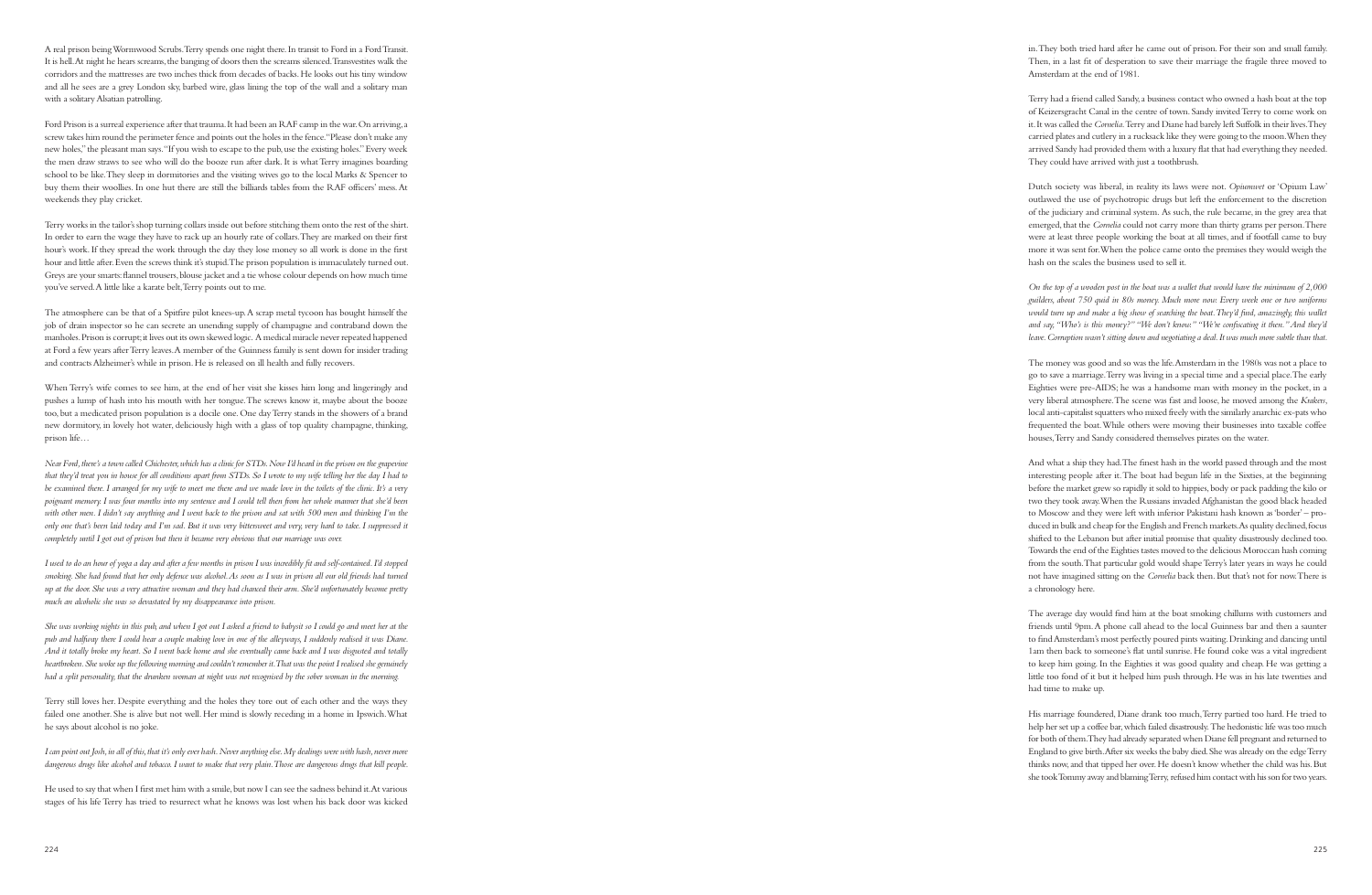*I had a friend called Susie who came to stay. She'd escaped London and her gangster boyfriend who'd been shot in London the day before. In the thigh down the pub. Early in the morning, the postman knocked. I went down and opened the door, instead of pulling a letter from his satchel he pulled out an enormous gun. It had a ridiculously long barrel. He pulled me down the stairs, a big Nigerian guy, and two of his friends followed behind. I was terrified for myself and for Susie who I thought would be hurt or raped. As luck would have it, someone had left a couple of kilos of lovely weed that I kept in my cabinet. They tied us up once I showed them where the gear was. The postman was poking around in the cabinet and his gun went off. It was a huge explosion and that spooked them and they grabbed what they could and ran off. To think what might have happened if the gun hadn't. I think I lost about 20,000 quid or so. Susie immediately jumped on the boat back to England. Poor thing, she was safer with that boyfriend than me.*

By 1987 Terry was in a bad state. His cocaine addiction had reached its peak, he was bored by his thriving business and he missed his broken family. He had just had his hip rebuilt by a specialist doctor and was lying bandaged and anaesthetised in a hospital bed when he got a call that the *Cornelia* had been busted. It knocked him into a kind of coma. When he came round his hip had become infected. The bust was particularly heavy and while everyone involved only received suspended sentences, the business was done. For the next year or so he freelanced out of his flat through his old contacts.

One day a friend came around and freebased some cocaine in front of Terry. Terry had snorted but never smoked it in a pipe. He watched his friend's face as he took it in and asked for a try. His friend told him, no, that once he started he would never stop. Terry ignored him and eight months of hell ensued.

*All of my intense deep emotional pain disappeared and was replaced with the sparkling reality of this wonderful substance that made you God. Every pleasure chemical in your whole body is released. You feel amazing, omnipresent, omnipotent, omni-everything. That sensation lasts for ten, twenty seconds, a minute? As it fades away, you've got one thought in mind, and one thought only – do it again. So you make another roll. For the first couple of months, it was marvellous, you're buzzing. You're still physically fit, you've still got some money in your pocket, you haven't alienated all your friends. But after two or three months, you realise suddenly you've got no friends, you've got no money, you've sold all your goods for cocaine. You've got no transport, no hi-fi, no telly, can't pay the electric bill, can't pay the gas bill, because every penny you get goes straight into cocaine.*

At the time Terry was handling a lot of money for people. He lost his reputation for punctuality, honesty and decency, everything his business had been based on. The end came when his wife arrived and left Tommy in his charge. A customer turned up with 100 grams of coke and left 100 grams behind. Terry immediately locked the door and freebased the lot, thousands of pounds, in three or four days. When he woke up he realised his son had locked the front door and hadn't let anyone in.

*When I woke up he was hovering above me. He was just eleven years old. He woke me up with a glass of water – his dad – it's just too much really. I remember thinking, what a cunt. I felt such a cunt. This beautiful boy who loved me so much was seeing his dad in such a state. I hated myself. That brought an end to it. Bless his heart he brought me back to life and we got on the road.*

An old partner sponsored him the money and he went back to England. He and Tommy went to Madame Tussauds, an open bus trip. Booked into a top hotel. Terry bought an ex-Post Office van for scamming hash across borders and for nine months they were on the road in 1991. Just him and Tommy. They bonded and spent time and forged a love that lasts to this day. That limitless love and forgiveness that Terry has comes from that boy. I know it. Because he himself had been forgiven everything when he never deserved it.

Why did he keep doing it? Why didn't he straighten out? He doesn't know and nor do I. They had no money and Terry didn't believe Diane was in a fit state to look after his son. He would drop Tommy off with someone before border crossings, do the job, then come back for him. One day he was asked to do another border. Fifty kilos of Moroccan across the Strait of Gibraltar hidden in the bulkhead behind the front seats of a VW Camper. He left Tommy with a friend's girlfriend, a black Playboy centrefold in Marbella. It was almost as if they knew where to look. As they ripped the car apart and threw his stuff in a pile, the image etched on his mind before they led him away was a policeman kicking Tommy's teddy bear away. He was given eight years, he would serve four. A voice in his head when he had accepted that job had said 'you're going to jail'. But hadn't it always?

Alone in Amsterdam, Terry made the most of the life. Women flocked to him, he was mild-mannered and sweet, always a small guy but with a way that could disarm either sex. The prostitutes he knew were self-employed, independent women without pimps and he earned in a day enough to buy a night with them ten times over if the fancy took him. He was and is easy with a smile, high cheekboned, the cheeky fellow in the corner who, quiet and friendly, gets what he wants. The police would arrest him on the boat and let him go, again and again. All relationships were fluid in those years; easy come, easy go.

One rainy day in 1984 Terry was followed onto the boat by the police and arrested once more. The head of the narcotics brigade was very civil. Terry's leash had run out of rope. He was to go back to England, the officer said, and establish a new identity and come back as someone else if he wanted to keep doing what he did. They had arrested him so many times the next would be prison.

Terry went back to Ipswich and visited his parents. He found the place much the same and that he didn't miss it. A local lawyer changed his surname by deed poll to Terry Michaels, placing an 's' on his middle name. He had never liked his original.

He started seeing Tommy again. Ironically his relationship with his wife had started to improve when she took up heroin and started drinking less. For some periods he would look after his son in Amsterdam. Diane and Terry had a system going, if an unconventional one. The deals got bigger. He began to handle clients in his flat. He had the reputation for decency and honesty, the consummate middleman. Everyone came to the business from different angles. One Italian couple planned to sell hash until they'd built a certain amount of money to open a legitimate business. They would buy a kilo here, four kilos there then at twenty-five kilos, money made, they stopped. Terry was really happy for them.

*In Amsterdam there was a man in those days called 'The Voice'. There were two or three wholesale firms for hash. I knew him from the English firm, the head of which I scored off in my Ipswich days. The Voice was his number two. People would come in with 10 kilos, 20 kilos, or 100 kilos, and The Voice would immediately assess it and put a price on it. He'd say 2.3 or 1.8 guilders to the gram etc. The market was such at the time that he would be more or less right, but he might be 10 or 20 cents out.*

*I remember I gave a quote on the 25 kilos that the Italian couple were very happy with. It ended up The Voice's original quote was a little high and it came down in the interim and just because of that little variation I ended up with thousands of pounds. I threw the money in small notes into the air. But I remember very clearly I was a single parent and I was more concerned with getting my son's food ready for school than I was with this massive deal. I'd become blasé. Being a father was my priority.*

It wasn't all plain sailing. One evening, the full moon of January 1982, Terry and a friend Pete were on the boat when three men came over the gangplank. One pushed the barrel of a shotgun through the hatch. Terry had thought 'Don't shoot!' was a movie cliché but that's what came out of his mouth. They were smacked about and tied up with electrical tape. The robbers made off with a bit of gear, not much. Terry was shaken up.

On the full moon of February 1982, Pete arrived at the *Cornelia* and Terry joked that the last time he had turned up they had been robbed at gunpoint. An hour later, it happened again. Only this time Sandy was there with friends. Three guys came down: one shotgun and two pistols. Suddenly a fight started. A gun smashed down on someone's head – it broke, a toy. Sandy was a big strong guy and so were his friends. Even Terry had a go bashing one of the assailants across the back with the metal tube from an industrial hoover, to little effect. He isn't built for fighting. The would-be robbers were beaten up severely and thrown in the canal. No deaths, Terry insists. I often wonder how this peaceful, slight man could ever have put up with the intimidating atmosphere of drug deals and enforcers. But presumably in the same way he has dealt with anyone in his life, total openness and warmth.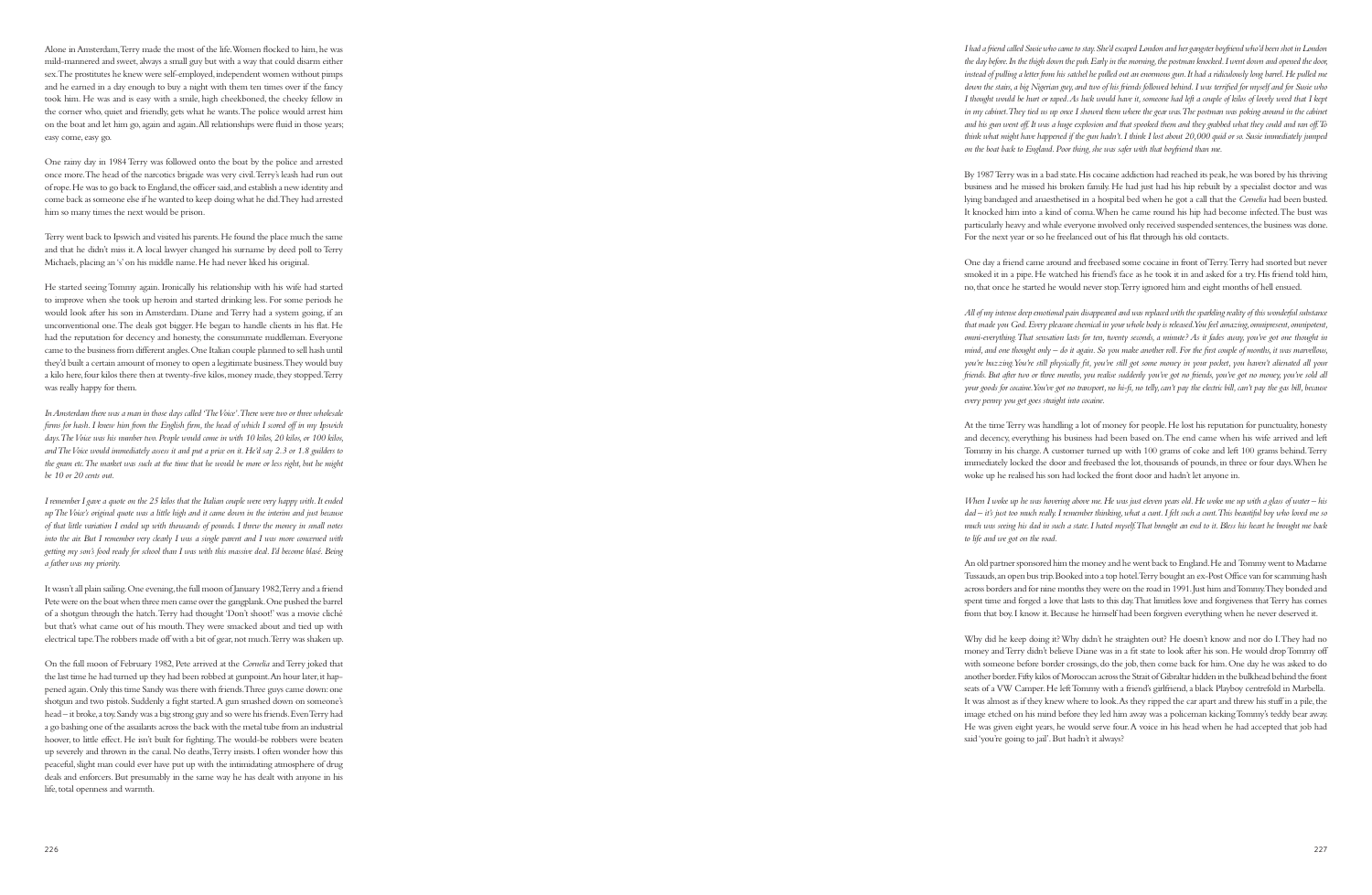Another day a man comes into the prison on a sizeable cocaine rap, perhaps three or four kilos. After three weeks he is gone and no one can say where. But Terry learns how from an Englishman called Derek. Derek was once a well-to-do art dealer in London who turned bad and started stealing the art he traded in. After serving time, he had taken up Terry's game and come to southern Spain. There he set up through a notorious middleman, or rather middlewoman, a deal for half a ton of Moroccan hash, loaded up a yacht and crossed the Strait. He had been busted on the shores of Spain. That same go-between then scammed him again claiming she could buy him out of his rap; she knew judges, she knew the police. Derek was writing his autobiography and Terry helped him each day. He knew the details. The lady got kickbacks from the Moroccan dealers and the Spanish authorities, which had their own avenues to sell the hash back into the market. A three-tier scam.

Finally he allows Diane and Tommy to visit him. The guards open the door and from where he sits

One day Terry gets a tap on the shoulder. The director wants to see him. When he gets to his office the man is leaving. In the room is Derek's woman, offering him the same deal. For 30,000 pounds Terry can be out in weeks. He doesn't have it and the elegantly coiffed and manicured lady leaves the room in a trail of perfume. It is the last he sees of her. Terry is then moved to the prison he will serve the majority of his time, cellblock or *modulo* six of the Centro Penitenciario Malaga. Most of his cellmates are *gitanos* – gypsies. Illiterate and pinballing through the system, they are amazed when he can take their name and fill in their appeal forms. That he can by magic inspect a book and find the words he didn't have before. That he understands other languages but not theirs which they, less educated than him, can speak perfectly. The head *gitano* Miguel ensures Terry is left well alone for his kindnesses. The *functionarios* allow him his own cell and he continues the pattern of isolation started those many years ago in a hospital bed in Ipswich. He reads the classics: Tolstoy, Dostoevsky, Shakespeare and Dickens. On the patio each day he leads the Anglophone prisoners in an ironic verse of 'O What a Beautiful Morning'. He uses the formal '*usted*' with everyone and learns that the amount of dignity he has is the amount he ascribes himself. He reclaims what the system is designed to strip him of by holding to a moral comportment that is equal or superior to it. The head screw *functionario* Don Domingo considers Terry a proper English gentleman and extends every courtesy he can. Unlike the Norwich wardens, Terry considers the Spanish turnkeys essentially civil servants.

For two years Terry refuses visits. He realises that if he focuses away from the immediate day, the immediate moment, to outside the walls, he will drive himself crazy. For the first years the outside doesn't even come into his mind – prison is his life. That is where he is and that is where he is going to be.

*I see my son two years on and suddenly he's not the little boy who used to bounce on my lap. He's as tall as me. He's square-jawed. He's got a little fuzz and his voice is breaking and he is in pieces, emotionally, to see me in that state. I see him and my little boy is dead. My little boy is gone forever and there's this kind of weird guy here who's in an emotional mess and it's largely my fault. But, in the end it was brilliant. We had two fabulous hours and Diane was at her best – she was on methadone so she was handling it and Tommy was just as ever a fabulous little ambassador to the human race. But I'll tell you Josh, when they called me out of that room, that was it. I could've*  topped myself there and then because I was hit by the realisation that everything I ever held dear *was him and her and in spite of our break up and the many years that passed and the awful problems between us, they had been always been my world.*

But he doesn't top himself. He does the time. In the morning he plays chess with ETA terrorists, fills gypsy appeal forms in the afternoon, jokes with Don Domingo in the evening. Time passes slowly. His respect for humanity grows rather than diminishes. He hasn't met a bad person yet. Just bad acts. One night he tells me the story of an old man sitting down on a chair in the mess hall and it breaking under him. Instead of laughter, a rush of concerned helpers goes to him. A glass of water is fetched; kind arms lift the dazed old boy up from the floor and lower him carefully onto a stool. Terry blinks away tears at the memory. It's not what you think. Human beings are not what you think.

## *Modulo 10, C.P. Malaga, Alhaurin de la Torre, Malaga, España. 14th March 2011.*

*Dear Josh, as you featured repeatedly in my dreams last night I thought it was high time I wrote. The details have evaporated now as is the nature of dreams but I do remember we were cycling together: what would Jung make of that?*

*The address above gives the game away I imagine. Here I am where, as Cervantes has it 'every dismal sound has its habitation': a miserable cold damp stinking and noisy cell block surrounded by the mad, bad and merely unfortunate – not just dismal but deafening too as 140 men are crowded into a space barely adequate for the seventy it was designed for. In here it's like something out of* Midnight Express *only the room is rectangular instead of round and this is no two-hour movie but an ongoing nightmare. Were it not for the books I brought in and the letters I write, I think I'd go quite mad.*

*…..*

*I knew the first few days would be hard and indeed they were horrific. I'd not helped myself by swallowing anti-depressants prescribed by the local quack in an attempt to ease my fears: only for a few days prior to my ingress but going cold-turkey on them subsequently was awful. My first night after the inevitable strip-search and general humiliations of entry was spent in a cold and dirty cell*  with a bungling boy burglar who looked disturbingly like my son; entirely sleepless with a head full *of horrors and frightening heart palpitations. In my misery I almost hoped that it would stop dead. Then the next day I and other unfortunates were marched through echoing corridors to where I now reside: Cell Block 10.* 

*Is this modern Europe in the twenty-first century? Dickens would recognise this place. We are crowded together like rats in a trap and it speaks volumes for the good nature of your average Spanish prisoner that there's little or no violence in consequence. Sure a few, a small percentage, are best avoided – the bad – some are clearly mentally ill – the mad – but most are merely unfortunate. There's far more to be said than I can put in a letter about the iniquities of this legal system. While corrupt but wealthy officials employ expensive lawyers to keep them free though their crimes have made them millions, kids languish here for years having snatched a purse and a few miserable euros. I won't even begin to speak of a system that's locked me and fellow hashines up for 'crimes against the public health'*  when that same system profits enormously from the sale of that deadly duo: alcohol and nicotine. *No more of that, for now. I've brought in a battered, much read* King Lear *with me. 'Through tattered clothes small vices do appear; Robes and furred gowns hide all. Plate sin with gold, and the strong lance of justice hurtless breaks; Arm it in rags, a pygmy's straw does pierce it.' Or something like that. Not for the first time, literature saves my life.*

He spends five months in Algeciras Prison, awaiting trial into 1992. In Spanish law this period can stretch indefinitely. There are 140 men to a room, bunks three high. The room divides itself into nationalities, Moroccans in one section, Italians, South Ameri cans, English. Not for the first time he is struck by how well people get along. Under each bunk are three buckets: one for fruit, one for water, one for *mila* – the dough the prisoners fermented for alcohol. One night he sees someone's throat slashed, it is the only real violence he sees in the ensuing four years.

The prison has an ancient high-walled courtyard. At pre-determined times plasticine balls containing hash or heroin are thrown over the wall. The screws run to confiscate it and a surreal game of playground tag ensues, until a prisoner has hold of the ball. Then a rush of humanity pushes him into the outdoor latrine where the contents are with stunning speed spliced and distributed, the money collected later. On those nights the guards win, they come to lock the prisoners in their cells at lights-out with eyes like paper cuts. As high as the cons wish they could have been.

Like Ford, corruption is rife. In another prison Terry is moved through, Puerto de Santa Maria, there is the sound of a huge commotion in the prison offices one night. When the inmates wake up the next day the entire prison staff has disappeared and been replaced in a crackdown. Every sub director, officer chief and lowly *functionario* .